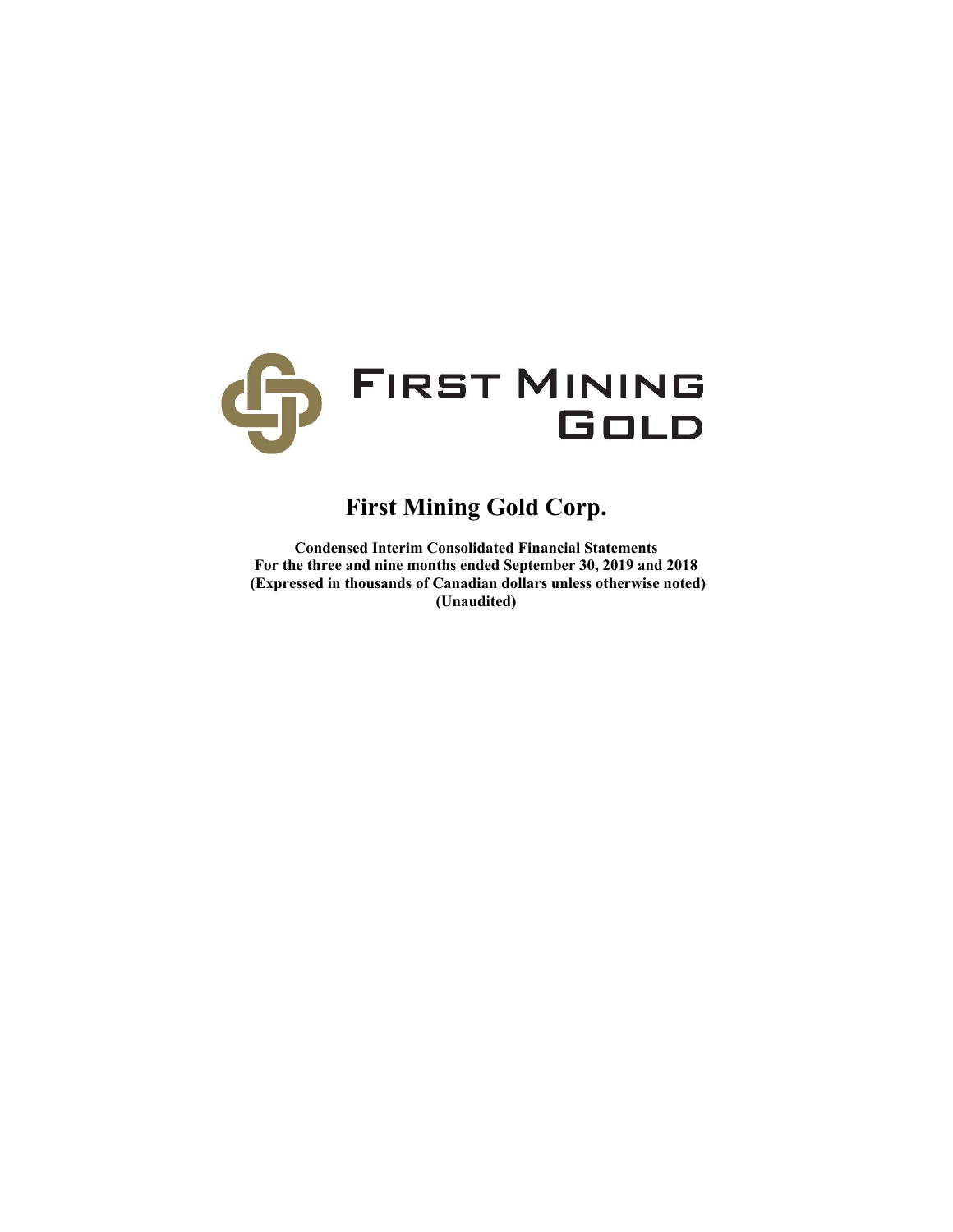INTERIM CONSOLIDATED STATEMENTS OF FINANCIAL POSITION AS AT SEPTEMBER 30, 2019 AND DECEMBER 31, 2018 (Expressed in thousands of Canadian dollars unless otherwise noted) (Unaudited)

|                                                   | September 30, | December 31,<br>2018 |     |          |
|---------------------------------------------------|---------------|----------------------|-----|----------|
| <b>ASSETS</b>                                     |               |                      |     |          |
| Current                                           |               |                      |     |          |
| Cash and cash equivalents                         | \$            | 5,687                | \$  | 5,115    |
| Accounts and other receivables                    |               | 135                  |     | 149      |
| Prepaid expenditures                              |               | 388                  |     | 257      |
| Marketable securities (Note 3)                    |               | 3,503                |     | 2,597    |
| <b>Total current assets</b>                       |               | 9,713                |     | 8,118    |
| <b>Non-current</b>                                |               |                      |     |          |
| Mineral properties (Note 4)                       |               | 248,509              |     | 244,129  |
| Mineral property investments (Note 5)             |               | 4,417                |     | 4,417    |
| Property and equipment                            |               | 619                  |     | 662      |
| <b>Reclamation deposit</b>                        |               | 119                  |     | 116      |
| Other receivables                                 |               | 93                   |     | 90       |
| <b>Total non-current assets</b>                   |               | 253,757              |     | 249,414  |
| <b>TOTAL ASSETS</b>                               | \$            | 263,470              | \$  | 257,532  |
| <b>LIABILITIES</b>                                |               |                      |     |          |
| <b>Current</b>                                    |               |                      |     |          |
| Accounts payable and accrued liabilities (Note 6) | \$            | 1,019                | \$  | 582      |
| Flow-through share premium liability (Note 7(b))  |               | 334                  |     |          |
| <b>TOTAL LIABILITIES</b>                          |               | 1,353                |     | 582      |
|                                                   |               |                      |     |          |
| <b>SHAREHOLDERS' EQUITY</b>                       |               |                      |     |          |
| Share capital (Note 7)                            |               | 280,974              |     | 275,068  |
| Warrant and share-based payment reserve (Note 7)  |               | 33,025               |     | 30,230   |
| Accumulated other comprehensive loss              |               | (4, 140)             |     | (5, 292) |
| Accumulated deficit                               |               | (47, 742)            |     | (43,056) |
| Total shareholders' equity                        |               | 262,117              |     | 256,950  |
| TOTAL LIABILITIES AND SHAREHOLDERS' EQUITY        | \$            | 263,470              | \$. | 257,532  |
| Subsequent event (Note 12)                        |               |                      |     |          |

The consolidated financial statements were approved by the Board of Directors:

Signed: "Keith Neumeyer", Director **Signed: "Raymond Polman"**, Director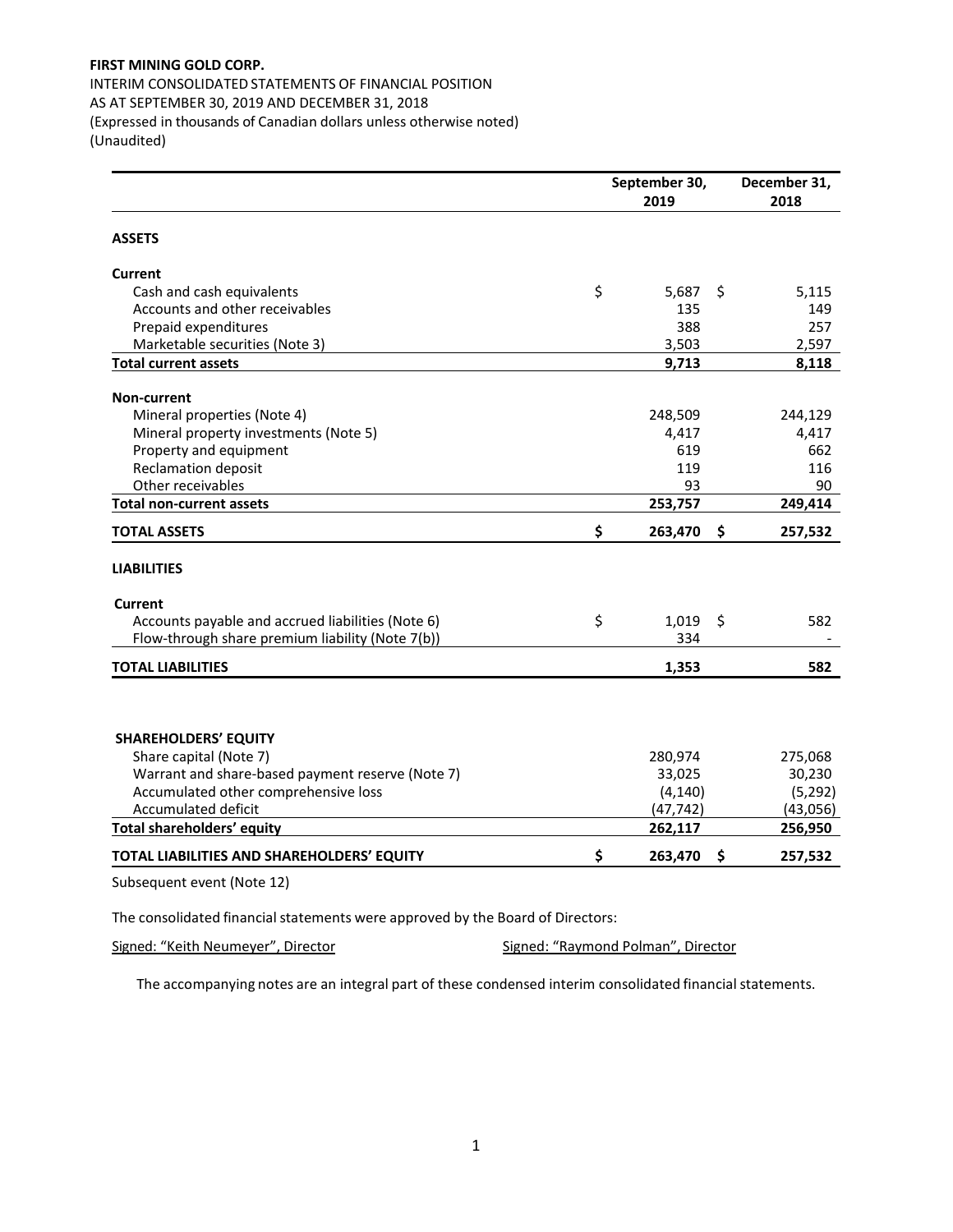INTERIM CONSOLIDATED STATEMENTS OF NET LOSS AND COMPREHENSIVE LOSS FOR THE THREE AND NINE MONTHS ENDED SEPTEMBER 30, 2019 AND 2018 (Expressed in thousands of Canadian dollars unless otherwise noted) (Unaudited)

**Three months ended September 30, Nine months ended September 30, 2019 2018 2019 2018 EXPENDITURES** (Note 8) General and administration  $\zeta$   $\zeta$  914  $\zeta$  529  $\zeta$  2,555  $\zeta$  3,541 Exploration and evaluation and evaluation and the state of the state of the state of the state of the state of the state of the state of the state of the state of the state of the state of the state of the state of the sta Investor relations and marketing communications 230 244 963 1,561 Corporate development and due diligence  $116$   $39$   $399$   $405$ Write‐down of mineral properties (Note 4) 341 ‐ 341 ‐ Loss from operational activities (1,816) (998) (4,917) (6,104) **OTHER ITEMS** Foreign exchange gain and the same state of the state of the state of the state of the state of the state of the state of the state of the state of the state of the state of the state of the state of the state of the state Other expenses (9) (3) (70) (50) Interest and other income  $\begin{array}{cccc} 28 & 45 & 151 & 155 \end{array}$ Loss before income taxes **5 (1,784)** \$ (937) \$ (4,827) \$ (5,987) Deferred income tax recovery (Note 7(b)) 141 ‐ 141 ‐ **Net loss and comprehensive loss for the period**  $\qquad$  **\$ (1,643) \$ (937) \$ (4,686) \$ (5,987) OTHER COMPREHENSIVE INCOME (LOSS)**  *Items that will not be reclassified to net income or (loss):*  Marketable securities fair value gain (loss) (Note 3) 1,030 (369) 1,181 (1,626) *Items that may be reclassified to net income or (loss):*  Currency translation adjustment 19 166 19 (78) (29) 166 Other comprehensive income (loss) 1,049 (447) 1,152 (1,460) **Total comprehensive loss for the period \$ (594) \$ (1,384) \$ (3,534) \$ (7,447)**  Basic and diluted loss per share (in dollars)  $\zeta$  (0.01)  $\zeta$  (0.00)  $\zeta$  (0.01)  $\zeta$  (0.01) (0.01) **Weighted average number of shares outstanding – Basic and Diluted 584,221,888 557,942,916 571,352,155 557,259,852**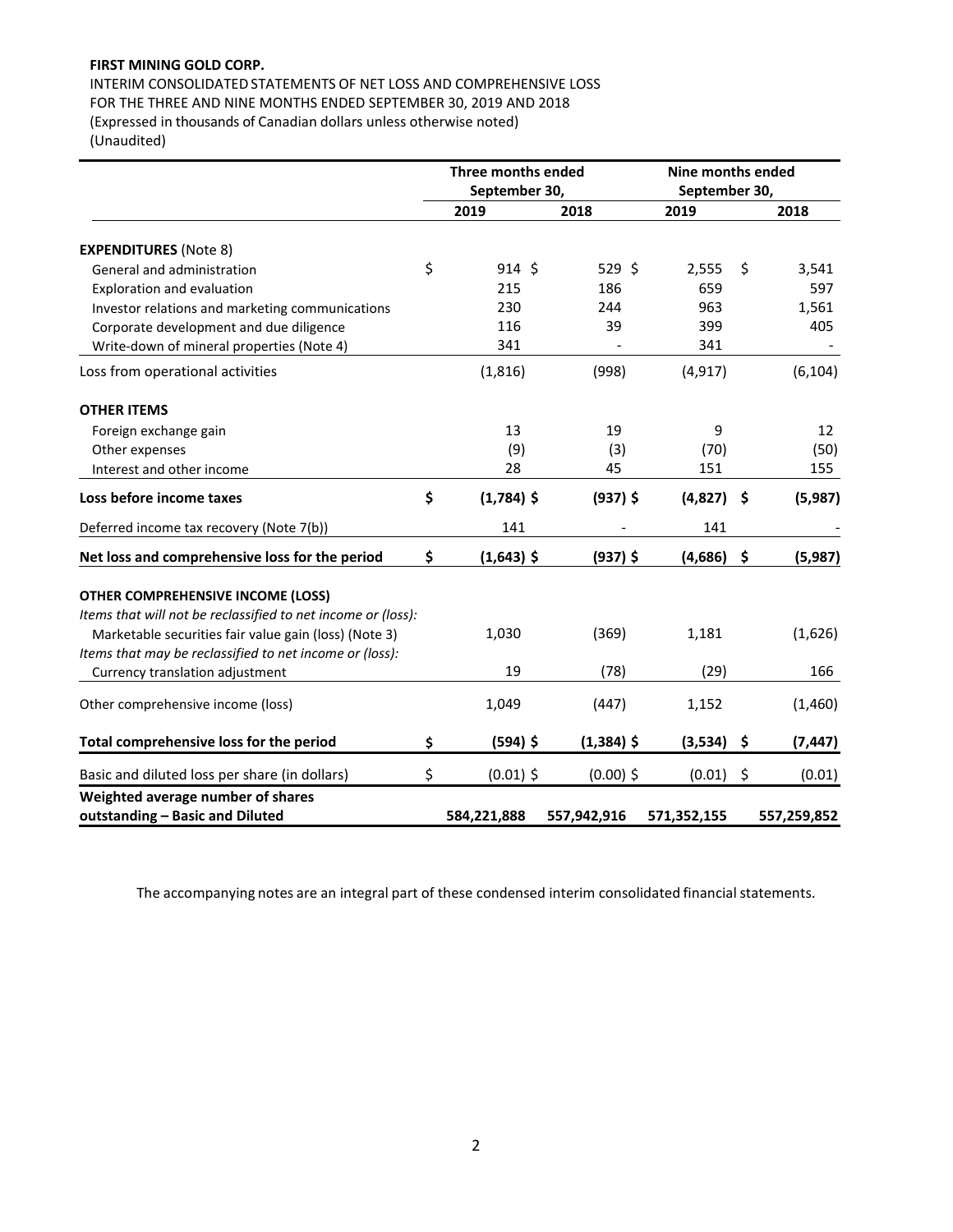INTERIM CONSOLIDATED STATEMENTS OF CASH FLOWS FOR THE NINE MONTHS ENDED SEPTEMBER 30, 2019 AND 2018 (Expressed in thousands of Canadian dollars unless otherwise noted) (Unaudited)

|                                                                  | Nine months ended September 30, |              |          |  |
|------------------------------------------------------------------|---------------------------------|--------------|----------|--|
|                                                                  |                                 | 2019         | 2018     |  |
| Cash flows from operating activities                             |                                 |              |          |  |
| Net loss for the period                                          | \$                              | $(4,686)$ \$ | (5,987)  |  |
| Adjustments for:                                                 |                                 |              |          |  |
| Depreciation                                                     |                                 | 129          | 157      |  |
| Unrealized foreign exchange (gain) loss                          |                                 | (21)         | 12       |  |
| Share-based payments (Note 7(d))                                 |                                 | 1,381        | 2,640    |  |
| Accrued interest receivable and other income                     |                                 | 7            | (18)     |  |
| Accrued other expenses                                           |                                 | 65           | 43       |  |
| Write-down of mineral properties (Note 4)                        |                                 | 341          |          |  |
| Deferred income tax recovery (Note 7(b))                         |                                 | (141)        |          |  |
| Operating cash flows before movements in working capital         |                                 | (2,925)      | (3, 153) |  |
| Changes in non-cash working capital items:                       |                                 |              |          |  |
| (Increase) decrease in accounts and other receivables            |                                 | (124)        | 188      |  |
| (Increase) decrease in prepaid expenditures                      |                                 | (128)        | 5        |  |
| Increase (decrease) in accounts payables and accrued liabilities |                                 | 14           | (23)     |  |
| Total cash used in operating activities                          |                                 | (3, 163)     | (2,983)  |  |
| Cash flows from investing activities                             |                                 |              |          |  |
| Property and equipment purchases                                 |                                 | (83)         | (93)     |  |
| Mineral property expenditures (Note 4)                           |                                 | (4,096)      | (6, 303) |  |
| Option payments and expenditures recovered (Note 4)              |                                 | 97           |          |  |
| Proceeds from sale of marketable securities (Note 3)             |                                 | 504          |          |  |
| Total cash used in investing activities                          |                                 | (3,578)      | (6, 396) |  |
| Cash flows from financing activities                             |                                 |              |          |  |
| Units issued for the private placement (Note 7(b))               |                                 | 5,511        |          |  |
| Units issued for the flow-through private placement (Note 7(b))  |                                 | 1,900        |          |  |
| Units issuance costs (Note 7(b))                                 |                                 | (141)        |          |  |
| Proceeds from exercise of warrants and stock options             |                                 | 43           | 920      |  |
| Total cash provided by financing activities                      |                                 | 7,313        | 920      |  |
| Foreign exchange effect on cash                                  |                                 |              | 9        |  |
| Change in cash and cash equivalents                              |                                 | 572          | (8, 450) |  |
| Cash and cash equivalents, beginning                             |                                 | 5,115        | 15,400   |  |
| Cash and cash equivalents, ending                                | \$                              | \$<br>5,687  | 6,950    |  |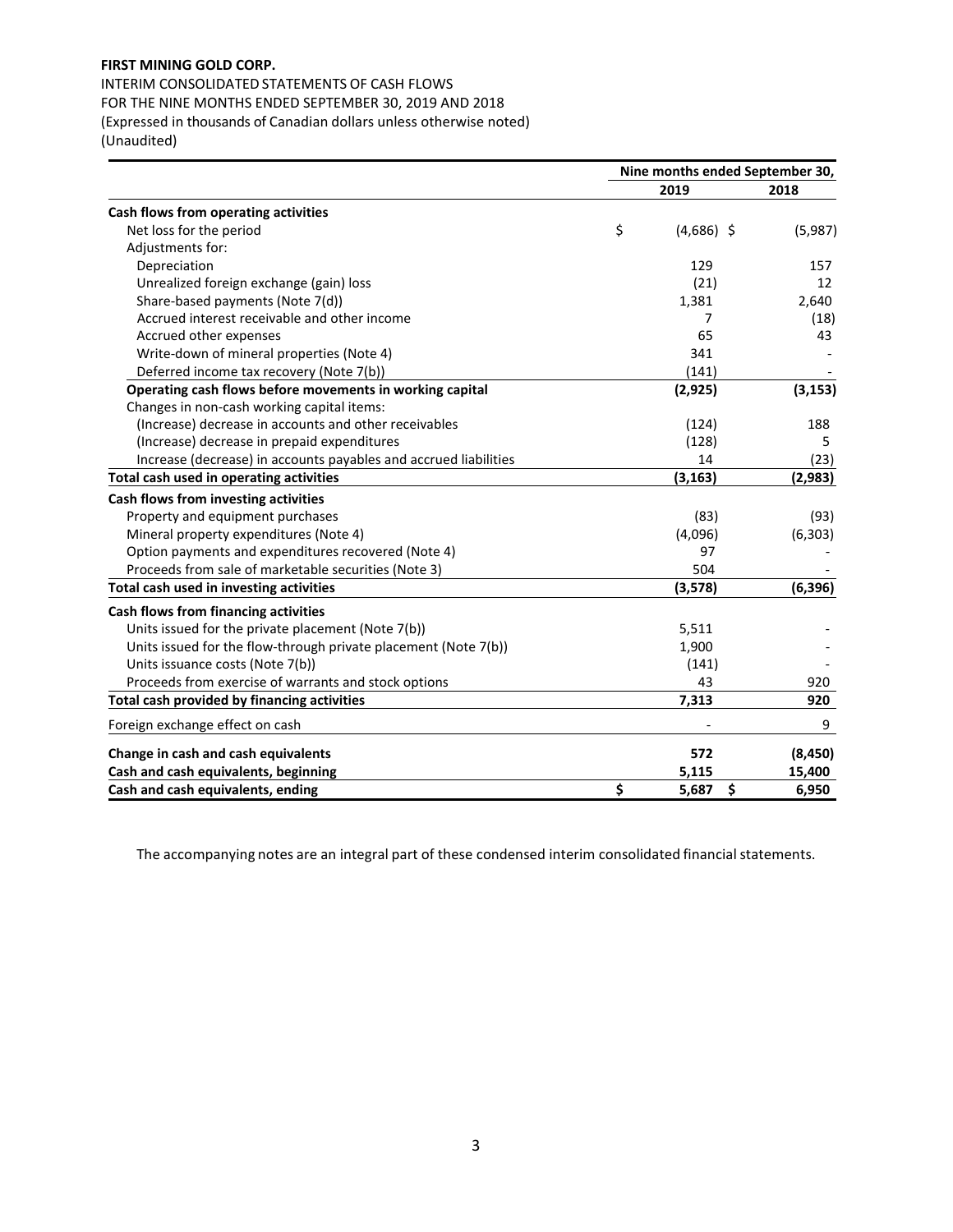INTERIM CONSOLIDATED STATEMENTS OF CHANGES IN EQUITY FOR THE NINE MONTHS ENDED SEPTEMBER 30, 2019 AND 2018 (Expressed in thousands of Canadian dollars unless otherwise noted) (Unaudited)

|                                                                       | Number of<br>common<br>shares | Share<br>capital | Warrant<br>reserve       | Share-based<br>payment<br>reserve | Accumulated<br>other<br>comprehensive<br>income (loss) | <b>Accumulated</b><br>deficit | Total   |
|-----------------------------------------------------------------------|-------------------------------|------------------|--------------------------|-----------------------------------|--------------------------------------------------------|-------------------------------|---------|
|                                                                       |                               |                  |                          |                                   |                                                        |                               |         |
| Balance as at December 31, 2017                                       | 552,547,616 \$                | 272,501 \$       | 15,007 \$                | 12,600 \$                         | $(4,043)$ \$                                           | $(31, 411)$ \$                | 264,654 |
| Exercise of options (Note 7(d))                                       | 364,000                       | 156              | $\overline{a}$           | (100)                             |                                                        |                               | 56      |
| Exercise of warrants (Note 7(c))                                      | 5,031,300                     | 2,241            | (1, 377)                 |                                   |                                                        |                               | 864     |
| Share-based payments                                                  |                               |                  | $\overline{\phantom{a}}$ | 3,541                             |                                                        |                               | 3,541   |
| Loss for the period                                                   |                               |                  |                          |                                   |                                                        | (5,987)                       | (5,987) |
| Other comprehensive loss                                              |                               |                  |                          |                                   | (1,460)                                                |                               | (1,460) |
| Balance as at September 30, 2018                                      | 557,942,916 \$                | 274,898 \$       | $13,630$ \$              | 16,041 \$                         | $(5,503)$ \$                                           | $(37,398)$ \$                 | 261,668 |
| Balance as at December 31, 2018                                       | 558,316,916 \$                | 275,068 \$       | 13,600 \$                | 16,630 \$                         | $(5,292)$ \$                                           | $(43,056)$ \$                 | 256,950 |
| Units issued for the private placement (Note 7(b))                    | 20,412,995                    | 4,702            | 809                      |                                   |                                                        |                               | 5,511   |
| Units issued for the flow-through private placement<br>(Note $7(b)$ ) | 5,277,777                     | 1,691            | 209                      |                                   |                                                        |                               | 1,900   |
| Flow-through share premium liability (Note 7(b))                      |                               | (475)            | $\overline{a}$           |                                   |                                                        |                               | (475)   |
| Units issuance costs (Note 7(b))                                      |                               | (120)            | (21)                     |                                   |                                                        |                               | (141)   |
| Exercise of warrants (Note 7(c))                                      | 214,200                       | 108              | (65)                     |                                   |                                                        |                               | 43      |
| Share-based payments                                                  |                               |                  |                          | 1,863                             |                                                        |                               | 1,863   |
| Loss for the period                                                   |                               |                  |                          |                                   |                                                        | (4,686)                       | (4,686) |
| Other comprehensive income                                            |                               |                  |                          |                                   | 1,152                                                  |                               | 1,152   |
| Balance as at September 30, 2019                                      | 584,221,888 \$                | 280,974 \$       | 14,532 \$                | 18,493 \$                         | $(4, 140)$ \$                                          | $(47, 742)$ \$                | 262,117 |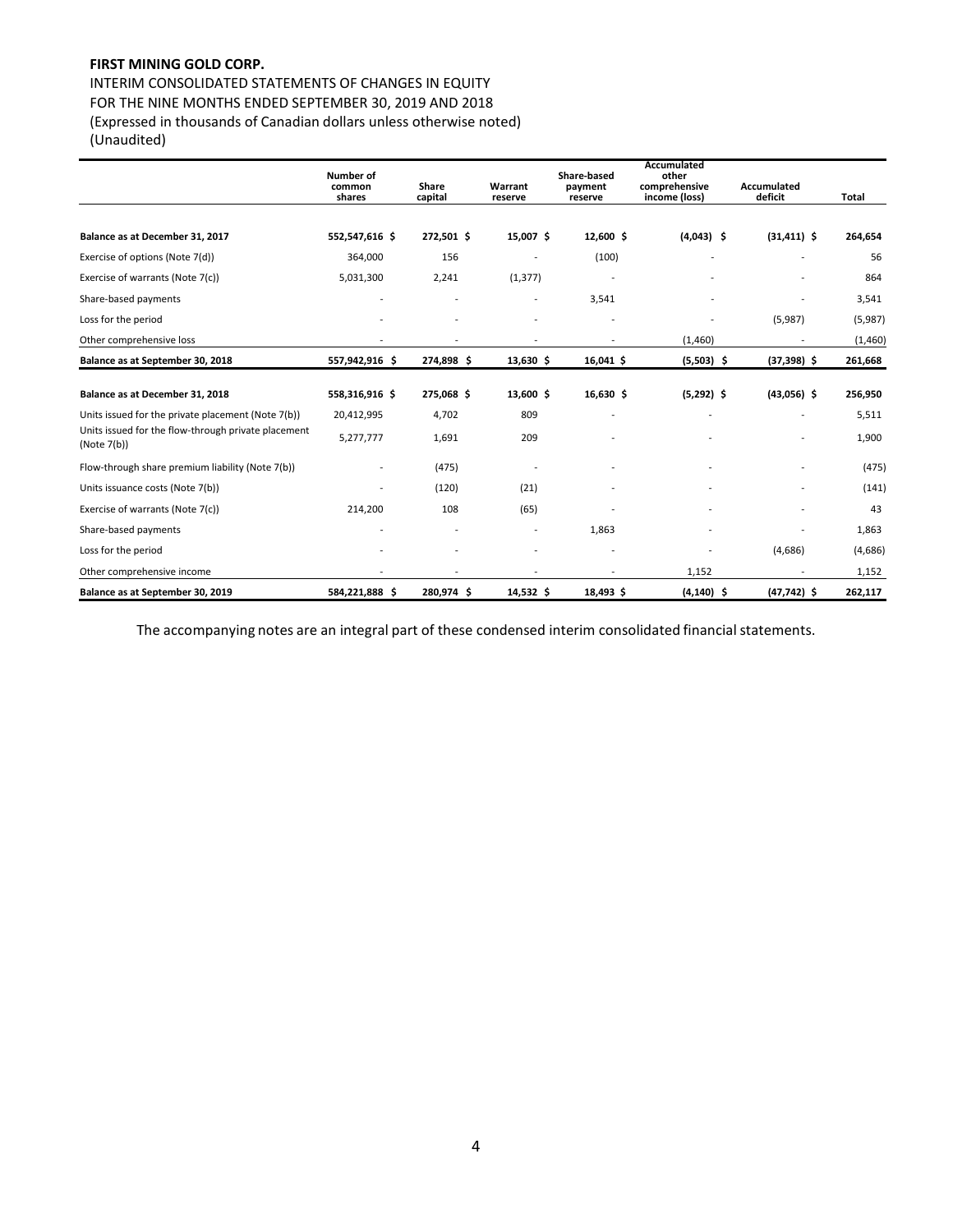## **1. NATURE OF OPERATIONS**

First Mining Gold Corp. (formerly First Mining Finance Corp.) (the "Company" or "First Mining") was incorporated in Canada on April 4, 2005. The Company changed its name to First Mining Gold Corp. in January 2018.

The Company is an emerging mineral development company with a diversified portfolio of gold projects in North America. The Company's vision is to advance its materials assets towards a construction decision and, ultimately, to production, and the Company continues to assess mineral asset acquisition targets on an ongoing basis. These condensed interim consolidated financial statements include the accounts of the Company and its subsidiaries. The following table highlights the Company's material subsidiaries together with their projects:

| Name of the subsidiary       | Ownership<br>Percentage | <b>Project</b>                                                                                                                           | Location                 |
|------------------------------|-------------------------|------------------------------------------------------------------------------------------------------------------------------------------|--------------------------|
| Gold Canyon Resources Inc.   | 100%                    | Springpole Gold Project ("Springpole")                                                                                                   | Northern Ontario, Canada |
| Goldlund Resources Inc.      | 100%                    | Goldlund Gold Project ("Goldlund")                                                                                                       | Northern Ontario, Canada |
| Coastal Gold Corp.           | 100%                    | Hope Brook Gold Project ("Hope Brook")                                                                                                   | Newfoundland, Canada     |
| Cameron Gold Operations Ltd. | 100%                    | Cameron Gold Project ("Cameron")                                                                                                         | Northern Ontario, Canada |
| PC Gold Inc.                 | 100%                    | Pickle Crow Gold Project ("Pickle Crow")                                                                                                 | Northern Ontario, Canada |
| Clifton Star Resources Inc.  | 100%                    | Duguesne Gold Project ("Duguesne")<br>10% indirect interest in the Duparquet<br>Gold Project ("Duparquet")<br>Pitt Gold Project ("Pitt") | Québec. Canada           |

First Mining is a public company which is listed on the Toronto Stock Exchange (the "TSX") under the symbol "FF", on the OTCQX under the symbol "FFMGF", and on the Frankfurt Stock Exchange under the symbol "FMG".

The Company's head office and principal address is located at Suite 1800 – 925 West Georgia Street, Vancouver, British Columbia, Canada, V6C 3L2.

## **2. BASIS OF PRESENTATION**

These condensed interim consolidated financial statements have been prepared in accordance with International Accounting Standard 34, *Interim Financial Reporting* using policies consistent with International Financial Reporting Standards ("IFRS") as issued by the International Accounting Standards Board. These condensed interim consolidated financial statements should be read in conjunction with the Company's audited annual consolidated financial statements for the year ended December 31, 2018, as some disclosures from the annual consolidated financial statements have been condensed or omitted.

These condensed interim consolidated financial statements have been prepared on a historical cost basis, except for financial instruments classified as fair value through profit and loss or fair value through other comprehensive income (loss), which are stated at their fair value. The condensed interim consolidated financial statements are presented in thousands of Canadian dollars, unless otherwise noted. The functional currency of the Company and its Canadian subsidiaries is the Canadian dollar while the functional currency of the Company's non-Canadian subsidiaries is the US dollar.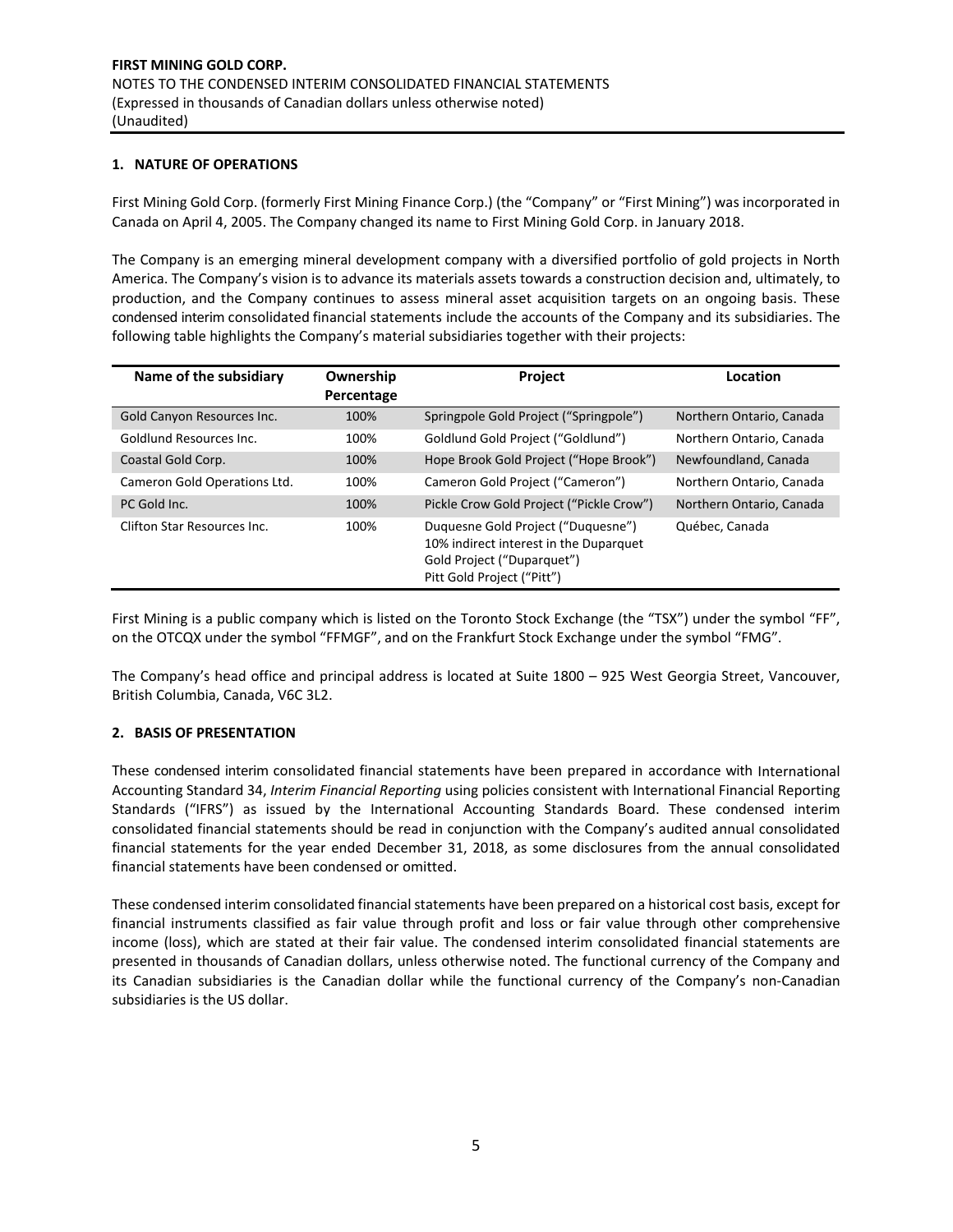## **2. BASIS OF PRESENTATION (continued)**

The use of judgments, estimates and assumptions affect the application of accounting policies and the reported amounts of assets and liabilities, income and expense. Actual results may differ from these estimates. In preparing these condensed interim consolidated financial statements, the significant judgements made by management in applying the Company's accounting policies and the key sources of estimation uncertainty were the same as those that applied to the audited annual consolidated financial statements.

These condensed interim consolidated financial statements were approved by the Board of Directors on November 5, 2019.

The Company uses the same accounting policies and methods of computation as in the annual consolidated financial statements for the year ended December 31, 2018, except for the following:

## **a) IFRS 16**

The Company has adopted IFRS 16 *Leases* ("IFRS 16") which is effective for annual periods beginning on or after January 1, 2019. IFRS 16 specifies how to recognize, measure, present and disclose leases. The standard provides a single lessee accounting model, requiring lessees to recognize assets and liabilities for all leases unless the lease term is 12 months or less or the underlying asset has a low value. The adoption of IFRS 16 did not have an impact on the Company's condensed interim consolidated financial statements.

#### **b) Flow‐through units and shares**

The Company may, from time to time, issue flow-through common shares to finance a portion of its Canadian exploration programs. Pursuant to the terms of the flow-through share agreements, these shares transfer the tax deductibility of qualifying resource expenditures to investors. Upon the issuance of a flow-through unit, the Company bifurcates the flow‐through unit into i) relative fair value of capital stock issued, ii) relative fair value of a warrant, and iii) the residual as a flow-through share premium, which is recognized as a liability. Upon incurring qualifying expenses the Company derecognizes the liability and recognizes a credit to deferred tax expense. Proceeds received from the issuance of flow-through shares are restricted and can be used only for Canadian resource property exploration expenditures within a certain time period as dictated by the government of Canada flowthrough regulations as contained in the *Income Tax Act* (Canada) (the "ITA"). The portion of the proceeds received but not yet expended at the end of the Company's period is disclosed separately in the notes to the financial statements as flow‐through expenditure commitments (Note 7(b)). The Company is also subject to Part XII.6 of the ITA which imposes a tax on flow-through proceeds renounced under the "Look-back Rule", in accordance with Government of Canada flow‐through regulations. When applicable, this tax is accrued as an expense until paid.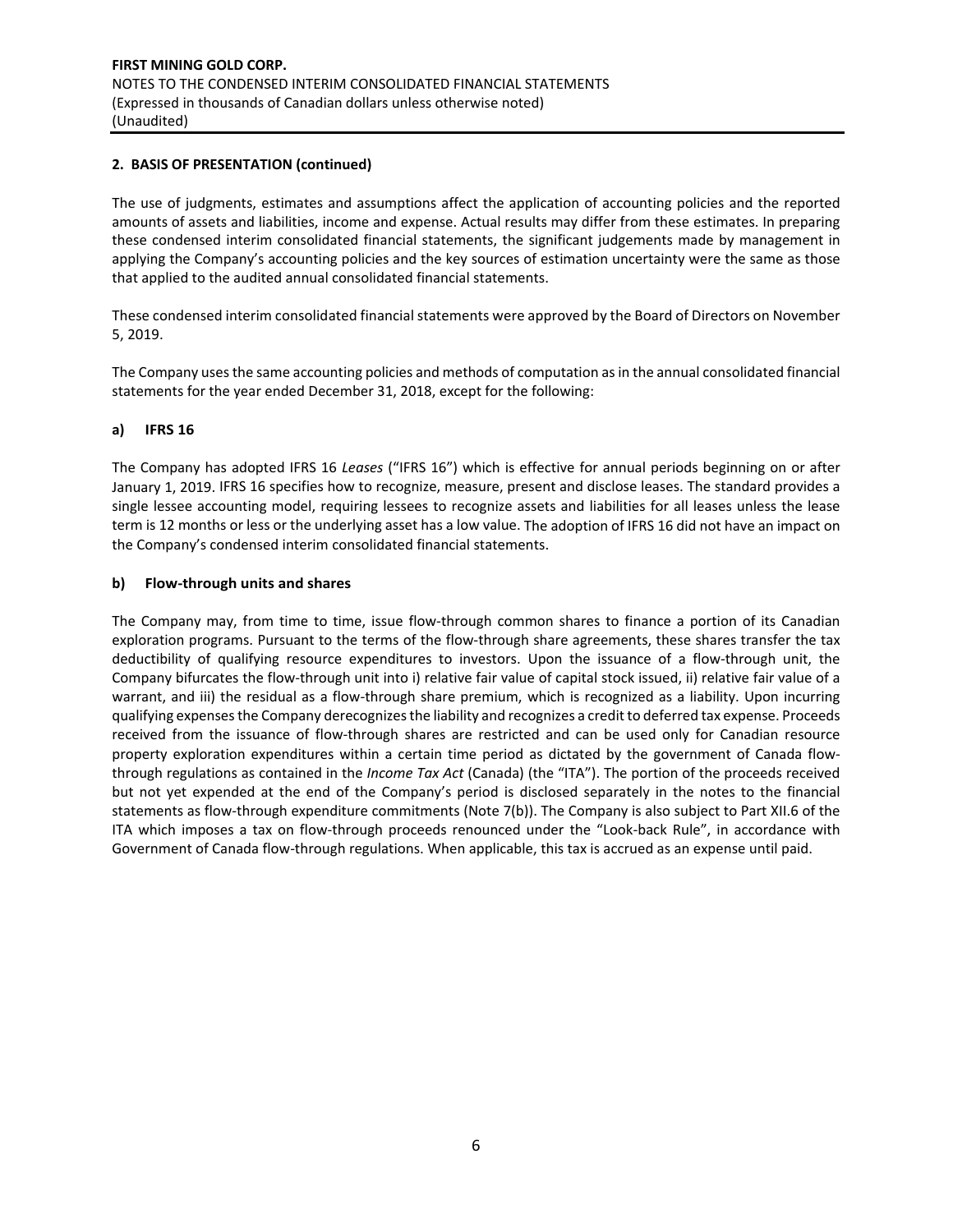## **3. MARKETABLE SECURITIES**

The movements in marketable securities during the nine months ended September 30, 2019, and year ended December 31, 2018 are summarized as follows:

|                                                  | <b>Silver One</b><br><b>Resources Inc.</b> | <b>Gainey Capital</b><br>Corp. | <b>Other Marketable</b><br><b>Securities</b> |   | <b>Total</b> |
|--------------------------------------------------|--------------------------------------------|--------------------------------|----------------------------------------------|---|--------------|
| Balance as at December 31, 2018                  | 990                                        | $\mathcal{L}_{\mathcal{A}}$    | 1.607                                        | S | 2,597        |
| Additions                                        | 60                                         | 171                            |                                              |   | 231          |
| <b>Dispositions</b>                              | (506)                                      | $\overline{\phantom{0}}$       | -                                            |   | (506)        |
| Gain (loss) recorded in other comprehensive loss | 1.056                                      | (67)                           | 192                                          |   | 1,181        |
| Balance as at September 30, 2019                 | 1,600                                      | 104                            | 1,799                                        |   | 3,503        |

|                                           | <b>Silver One</b><br>Resources Inc. | <b>Gainey Capital</b><br>Corp. | <b>Other Marketable</b><br><b>Securities</b> | <b>Total</b> |
|-------------------------------------------|-------------------------------------|--------------------------------|----------------------------------------------|--------------|
| Balance as at December 31, 2017           | 2,280                               | real of                        | 1.997                                        | 4,277        |
| Loss recorded in other comprehensive loss | (1,290)                             | $\overline{\phantom{0}}$       | (390)                                        | (1,680)      |
| Balance as at December 31, 2018           | 990 <sub>5</sub>                    | <b>Table 1</b>                 | 1.607                                        | 2,597        |

The Company holds marketable securities as strategic investments and has less than a 10% equity interest in each of the investees. During the nine months ended September 30, 2019, the Company sold 1,250,000 common shares of Silver One Resources Inc. for net proceeds of \$504, and recorded a gain on sale of \$293 in other comprehensive income.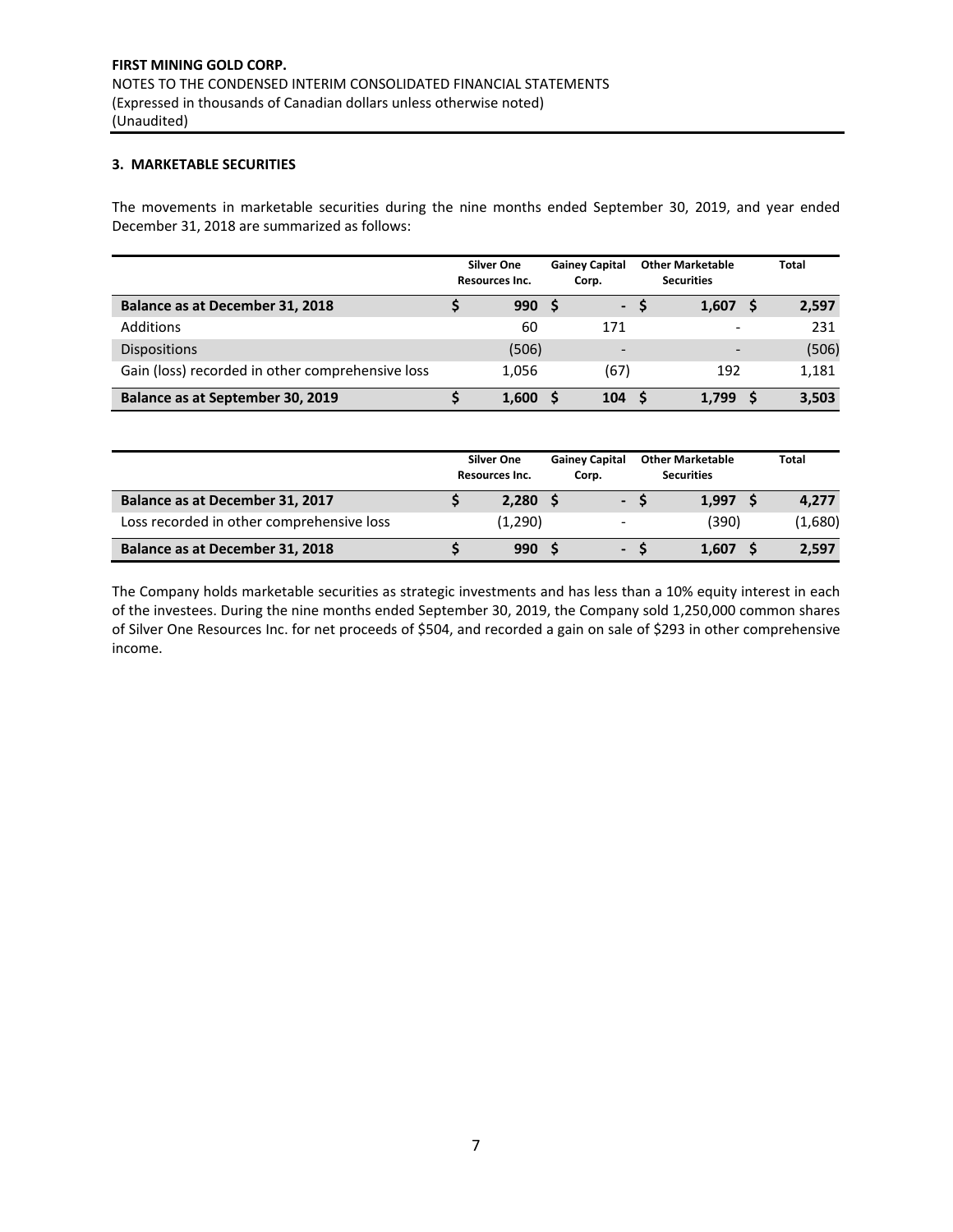## **4. MINERAL PROPERTIES**

As at September 30, 2019 and December 31, 2018, the Company has capitalized the following acquisition, exploration and evaluation costs on its mineral properties:

|                       | <b>Balance</b><br>December 31,<br>2018 | taxes, and<br>royalties | share-based<br>payments | Concessions, Salaries and Drilling, exploration,<br>and technical<br>consulting | Assaying, field<br>supplies, and | Travel and<br>other           | Option payments<br>received and<br>environmental expenditures expenditures recovered adjustments | Currency<br>translation | Disposal or<br>write-down of<br>mineral<br>properties | <b>Balance</b><br>September 30,<br>2019 |
|-----------------------|----------------------------------------|-------------------------|-------------------------|---------------------------------------------------------------------------------|----------------------------------|-------------------------------|--------------------------------------------------------------------------------------------------|-------------------------|-------------------------------------------------------|-----------------------------------------|
| Springpole            | \$<br>73,378                           | 346 \$<br>$\zeta$       | 744                     | Ŝ.<br>695                                                                       | Ś.<br>360                        | Ŝ.<br>355                     | $\zeta$                                                                                          |                         | $\overline{\phantom{0}}$                              | Ś.<br>75,878                            |
| Goldlund              | 96,604                                 | 3                       | 579                     | 686                                                                             | 157                              | 134                           |                                                                                                  |                         | ۰.                                                    | 98,163                                  |
| Hope Brook            | 19,581                                 | 20                      | 168                     | 66                                                                              | 37                               | 80                            | $\overline{\phantom{a}}$                                                                         |                         | $\overline{\phantom{a}}$                              | 19,952                                  |
| Cameron               | 27,032                                 | 56                      | 65                      | 83                                                                              | 10                               | 5                             | ۰.                                                                                               |                         |                                                       | 27,251                                  |
| Pickle Crow           | 16,754                                 | 31                      | 70                      | 31                                                                              | 15                               | 15                            | (50)                                                                                             |                         | $\overline{\phantom{a}}$                              | 16,866                                  |
| Duquesne              | 5,091                                  | $\mathbf{1}$            | 3                       | 18                                                                              | 1                                |                               |                                                                                                  |                         | ۰.                                                    | 5,115                                   |
| Pitt                  | 2,082                                  |                         | ٠                       | $\overline{2}$                                                                  |                                  | $\overline{\phantom{a}}$      | $\overline{\phantom{a}}$                                                                         |                         | $\overline{\phantom{0}}$                              | 2,084                                   |
| Others <sup>(1)</sup> | 2,559                                  | $\overline{2}$          | 14                      | 4                                                                               | 8                                | $\mathbf{1}$                  |                                                                                                  |                         | ٠                                                     | 2,588                                   |
| <b>Canada Total</b>   | Ś.<br>243,081                          | \$<br>459               | 1,643                   | 1,585<br>Ŝ.                                                                     | 588<br>Ŝ                         | 591<br>Ŝ.                     | \$<br>(50)                                                                                       | -S                      | $\overline{\phantom{a}}$                              | 247,897<br>S                            |
| Miranda               | $\overline{\phantom{a}}$               |                         |                         |                                                                                 | ×.                               | ٠                             |                                                                                                  |                         | ۰.                                                    | ٠                                       |
| Socorro               | $\overline{\phantom{a}}$               |                         |                         |                                                                                 |                                  | $\overline{\phantom{a}}$      |                                                                                                  |                         | $\overline{\phantom{a}}$                              | ۰                                       |
| San Ricardo           | ٠                                      |                         |                         |                                                                                 |                                  | ٠                             | $\overline{\phantom{0}}$                                                                         |                         |                                                       |                                         |
| Las Margaritas        | 244                                    | 43                      | 22                      | 28                                                                              |                                  | $\overline{\phantom{a}}$      | (179)                                                                                            | (7)                     | $\overline{\phantom{a}}$                              | 151                                     |
| Others $(2)$          | ٠                                      |                         | ×.                      |                                                                                 |                                  | ٠                             |                                                                                                  |                         | $\overline{\phantom{a}}$                              | ٠.                                      |
| <b>Mexico Total</b>   | \$<br>244                              | \$<br>43                | 22<br>Ś                 | \$<br>28                                                                        | Ś.                               | Ś<br>$\overline{\phantom{a}}$ | \$<br>$(179)$ \$                                                                                 |                         | $(7)$ \$<br>$\overline{\phantom{a}}$                  | Ś.<br>151                               |
| <b>USA</b>            | 804                                    | 46                      |                         |                                                                                 | ×.                               | ٠                             | (25)                                                                                             | (23)                    | (341)                                                 | 461                                     |
| <b>Total</b>          | \$<br>244,129                          | Ś<br>548                | 1,665                   | Ś.<br>1,613                                                                     | 588<br>Ś.                        | 591<br>Ŝ                      | \$<br>(254)                                                                                      | $(30)$ \$<br>\$         | $(341)$ \$                                            | 248,509                                 |

|                     | <b>Balance</b><br>December 31,<br>2017 | taxes, and<br>royalties | share-based<br>payments  | Concessions, Salaries and Drilling, exploration, Assaying, field<br>and technical<br>consulting | supplies, and  | Travel and<br>other      | Option payments<br>received and<br>environmental expenditures expenditures recovered adjustments | Currency<br>translation  | Disposal or<br>write-down of<br>mineral<br>properties | <b>Balance</b><br>December 31,<br>2018 |
|---------------------|----------------------------------------|-------------------------|--------------------------|-------------------------------------------------------------------------------------------------|----------------|--------------------------|--------------------------------------------------------------------------------------------------|--------------------------|-------------------------------------------------------|----------------------------------------|
| Springpole          | Ś.<br>70,398                           | \$<br>237               | 1,048<br>$\varsigma$     | Ś.<br>657                                                                                       | Ŝ.<br>479 \$   | 559                      | $\zeta$                                                                                          |                          | $\overline{\phantom{a}}$                              | Ŝ.<br>73,378                           |
| Goldlund            | 93,807                                 | $\overline{2}$          | 928                      | 1,045                                                                                           | 596            | 226                      |                                                                                                  |                          |                                                       | 96,604                                 |
| Hope Brook          | 18,665                                 | 123                     | 459                      | 136                                                                                             | 116            | 82                       |                                                                                                  |                          |                                                       | 19,581                                 |
| Cameron             | 26,676                                 | 39                      | 193                      | 57                                                                                              | 39             | 28                       |                                                                                                  | ٠                        |                                                       | 27,032                                 |
| <b>Pickle Crow</b>  | 16,496                                 | 50                      | 92                       | 58                                                                                              | 36             | 22                       | $\overline{\phantom{0}}$                                                                         | $\sim$                   | $\overline{\phantom{a}}$                              | 16,754                                 |
| Duquesne            | 5,053                                  | 6                       | 4                        | 27                                                                                              |                |                          |                                                                                                  |                          |                                                       | 5,091                                  |
| Pitt                | 2,080                                  | ٠                       | $\overline{\phantom{a}}$ | $\mathbf{1}$                                                                                    | ٠              |                          |                                                                                                  | $\overline{\phantom{a}}$ |                                                       | 2,082                                  |
| Others $(1)$        | 2,515                                  | $\overline{2}$          | 10                       | 21                                                                                              | 9              |                          | $\sim$                                                                                           |                          | $\overline{\phantom{a}}$                              | 2,559                                  |
| Canada Total        | Ś.<br>235,690                          | Ś.<br>459               | 2,734<br>s               | 2,002<br>S                                                                                      | \$<br>1,275    | 921<br>\$.               | -\$                                                                                              |                          | $\overline{\phantom{a}}$                              | 243,081<br>Ś                           |
| Miranda             | 810                                    | 48                      | 18                       | 9                                                                                               |                | ۰                        |                                                                                                  | 76                       | (962)                                                 |                                        |
| Socorro             | 782                                    | 107                     | $\overline{3}$           | 4                                                                                               |                | $\overline{\phantom{a}}$ |                                                                                                  | 77                       | (973)                                                 |                                        |
| San Ricardo         | 969                                    | 140                     |                          | 6                                                                                               |                |                          |                                                                                                  | 96                       | (1,216)                                               |                                        |
| Las Margaritas      | 183                                    | 41                      | $\overline{4}$           | 25                                                                                              | $\overline{4}$ |                          | (33)                                                                                             | 19                       |                                                       | 244                                    |
| Others $(2)$        | 739                                    | 195                     |                          |                                                                                                 |                |                          |                                                                                                  | 81                       | (1,030)                                               |                                        |
| <b>Mexico Total</b> | Ś.<br>3,483                            | 531<br>S                | 33 <sup>2</sup><br>S     | 51<br>Ŝ.                                                                                        | -Ś             | 5 <sup>5</sup><br>6      | \$<br>(33)                                                                                       | 349<br>Ŝ.                | $(4, 181)$ \$<br>Ŝ                                    | 244                                    |
| <b>USA</b>          | 698                                    | 43                      |                          |                                                                                                 |                | ۰                        |                                                                                                  | 63                       |                                                       | 804                                    |
| Total               | Ś<br>239,871                           | 1,033<br>-\$            | 2,767<br>S               | 2,053<br>Ŝ.                                                                                     | Ś.<br>1,280    | 927<br>Ś                 | l\$<br>(33)                                                                                      | 412<br>Ŝ.                | $(4, 181)$ \$<br>Ś.                                   | 244,129                                |

(1) Other mineral properties in Canada as at September 30, 2019 and December 31, 2018 include the mining claims and concessions located in the Township of Duparquet, Quebéc, which are near the Company's Duquesne gold project and the Duparquet gold project (in which the Company holds a 10% indirect interest).

(2) Other mineral properties in Mexico as at September 30, 2019 and December 31, 2018 include Puertecitos, Los Tamales, Geranio, El Apache, El Roble, Batacosa and Lachatao. A write-down of these properties to \$nil was recorded during the year ended December 31, 2018.

The Company has various underlying agreements and commitments with respect to its Canadian mineral properties, which define annual or future payments in connection with royalty buy-backs or maintenance of property interests.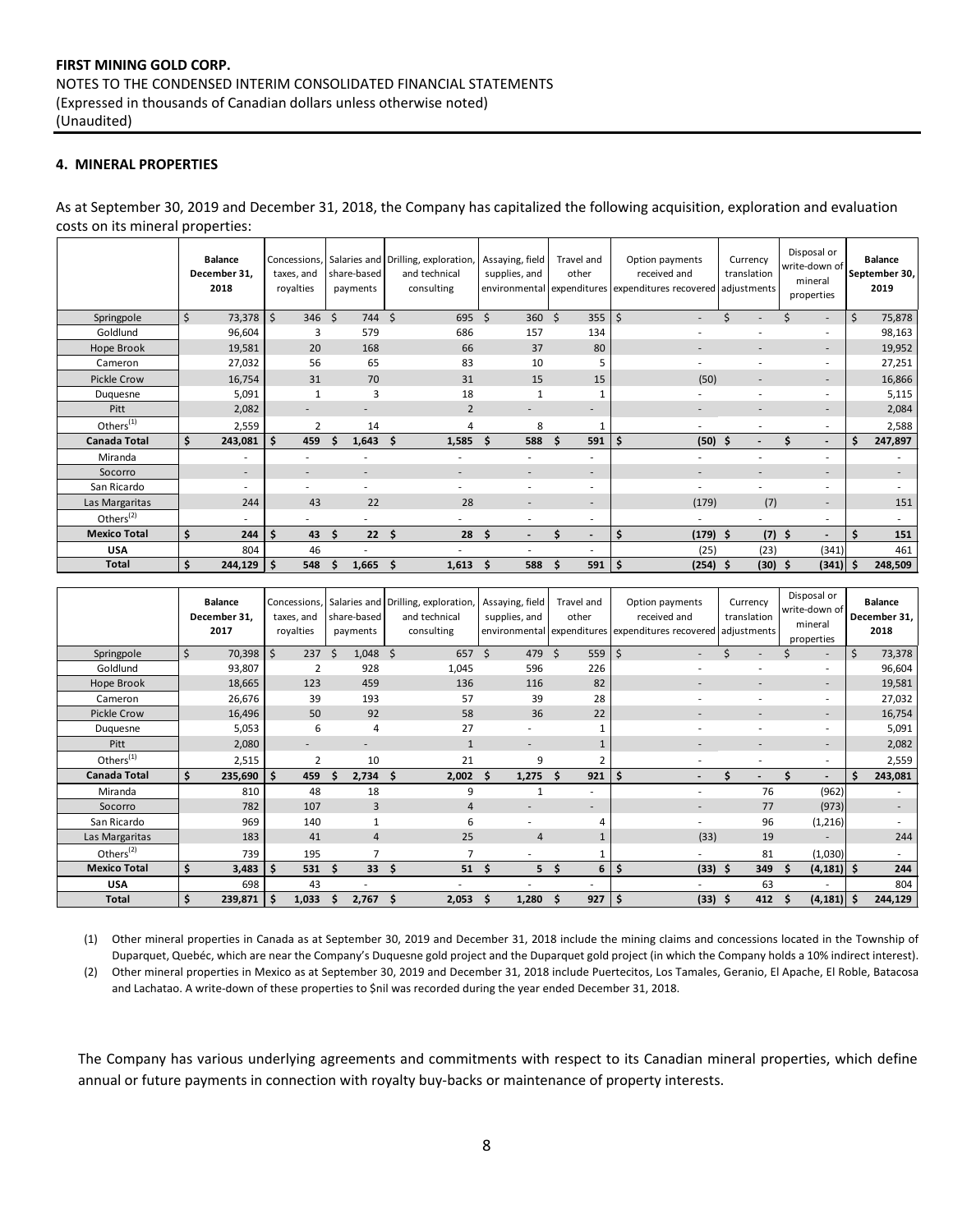## **4. MINERAL PROPERTIES (Continued)**

On August 21, 2019, the Company entered into an option agreement (the "Momentum Option Agreement") with Momentum Minerals Ltd. ("Momentum"), a private company, granting Momentum the right to earn a 100% interest in First Mining's Turquoise Canyon property ("Turquoise Canyon") located in Nevada, U.S. Under the terms of the Momentum Option Agreement, Momentum can elect to make either annual share or cash payments to the Company for aggregate consideration of \$500 over the four year option period. In addition, as per the terms of the Momentum Option Agreement, beginning in 2020, Momentum will also be responsible for paying all annual concession tax payments with respect to Turquoise Canyon to the Nevada State land management authorities. In addition to the payment terms outlined above, Momentum will be required to incur exploration expenditures on Turquoise Canyon totaling \$750 over the four-year option period, incurring at least \$50 in year one and \$100 in year two. Upon completion of all payment and expenditure obligations, Momentum will obtain 100% ownership of Turquoise Canyon and First Mining will retain a 2% NSR royalty. Momentum will have the right to buy back 1% of the NSR royalty for \$1,000 up until the first anniversary of the commencement of commercial production at Turquoise Canyon. During the nine months ended September 30, 2019, the Company received initial consideration in cash of \$25 under the terms of the Momentum Option Agreement and recorded a write-down of Turquoise Canyon amounting to \$341 (2018 - \$nil), based on the recoverable amount indicated by the Momentum Option Agreement. As at September 30, 2019, the carrying value of the Turquoise Canyon property is \$461 (December 31, 2018 ‐ \$804).

On July 30, 2018, the Company entered into an option agreement (the "Gainey Option Agreement") with Gainey Capital Corp. ("Gainey"), granting Gainey the right to earn a 100% interest in First Mining's Las Margaritas gold project ("Las Margaritas") located in the State of Durango in Mexico. Under the terms of the Gainey Option Agreement, Gainey can elect to make either annual share or cash payments to the Company for aggregate consideration of between \$900 and \$1,015 over the four year option period. In addition, as per the terms of the Gainey Option Agreement, Gainey will make annual payments of USD \$25,000 in September 2018 (paid), September 2019 (paid), September 2020 and USD \$250,000 in September 2021 in connection with an existing agreement on Las Margaritas, and exploration expenditures totaling USD \$1,000,000 over the four year option period on Las Margaritas. Upon completion of the four year option period, Gainey obtains a 100% ownership interest in Las Margaritas, except that First Mining will retain a 2% net smelter returns ("NSR") royalty interest, with Gainey having the right to buy back 1% of the NSR royalty interest for USD \$1,000,000 up until the first anniversary of the commencement of commercial production at Las Margaritas. As at September 30, 2019, the carrying value of the Las Margaritas property is \$151 (December 31, 2018 - \$244). During the nine months ended September 30, 2019, the Company received initial consideration in the form of Gainey shares with a fair value of \$171 on the date of receipt and cash of \$12 relating to value‐added tax in Mexico under the terms of the Gainey Option Agreement.

#### **5. MINERAL PROPERTY INVESTMENTS**

Mineral property investments (which comprise equity interests in the shares of three private companies) are designated as fair value through other comprehensive income (loss) ("FVTOCI"), with changes in fair value recorded in other comprehensive income (loss).

The Company, through its subsidiary Clifton, has a 10% equity interest in the shares of Beattie Gold Mines Ltd., 2699681 Canada Ltd., and 2588111 Manitoba Ltd which directly or indirectly own various mining concessions and surface rights, collectively known as the Duparquet gold project. As at September 30, 2019, the fair value of mineral property investments is \$4,417 (December 31, 2018 ‐ \$4,417). As at September 30, 2019, there was no change in the fair value of mineral property investments given management concluded that there was no material change in fair value (Note 11).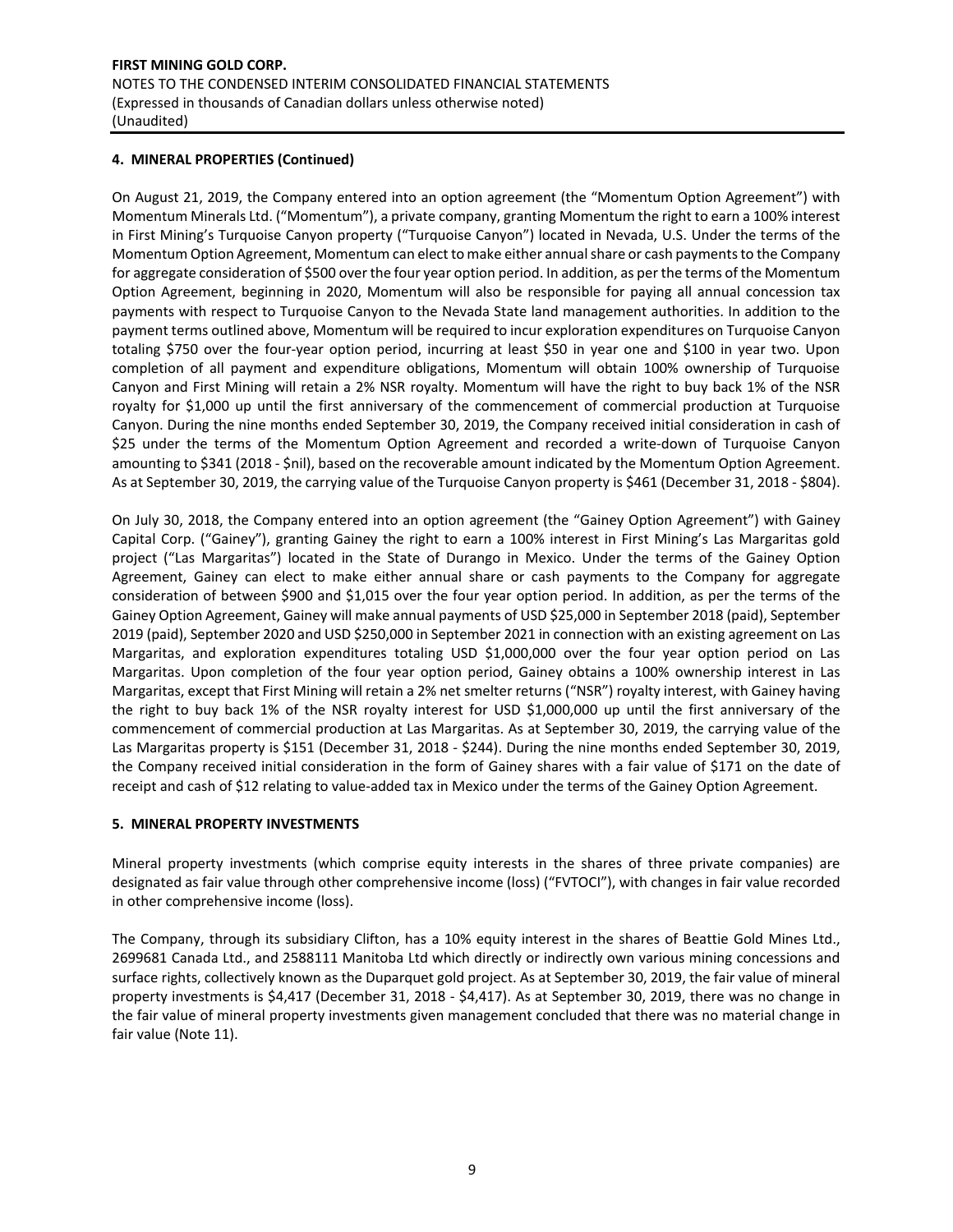## **6. ACCOUNTS PAYABLE AND ACCRUED LIABILITIES**

| Category                  | September 30, | December 31, |      |
|---------------------------|---------------|--------------|------|
|                           |               | 2019         | 2018 |
| Accounts payable          |               | 633          | 341  |
| Other accrued liabilities |               | 386          | 241  |
| <b>Total</b>              |               | 1,019        | 582  |

## **7. SHARE CAPITAL**

## **a) Authorized**

Unlimited number of common shares with no par value. Unlimited number of preferred shares with no par value.

## **b) Issued and Fully Paid**

Common shares: 584,221,888 (December 31, 2018 – 558,316,916). Preferred shares: nil (December 31, 2018 – nil).

On May 16, 2019, the Company completed a non‐brokered private placement raising aggregate gross proceeds of \$7,411 (the "Offering"). Pursuant to the Offering, the Company issued 20,412,995 units of the Company (the "Units") at a price of \$0.27 per Unit for gross proceeds of \$5,511 and 5,277,777 flow-through units of the Company (the "FT Units") at a price of \$0.36 per FT Unit for gross proceeds of \$1,900. Net proceeds after units issuance costs was \$7,270.

Each Unit consisted of one common share of the Company and one‐half of one common share purchase warrant (each whole common share purchase warrant, a "Warrant"). Each Warrant entitles the holder to acquire one common share of the Company until May 16, 2022 at a price of \$0.40.

Each FT Unit consists of one flow‐through common share of the Company that qualifies as a "flow‐through share" for the purposes of the ITA and one‐half of one Warrant on the same terms as the Warrants forming part of the Units.

An amount of \$5,798 was recorded in share capital. The Warrants were valued at \$997 using the relative fair value method, and the remaining \$475, representing the implied premium, was recorded as flow-through share premium liability. As at September 30, 2019, the Company had \$1,336 (September 30, 2018 ‐ \$nil) of flow‐through expenditure commitments to fulfill the flow-through requirements. The Company reversed the associated flow-through share premium liability and recognized a deferred income tax recovery of \$141 in the Company's condensed interim consolidated financial statements for the nine months ended September 30, 2019.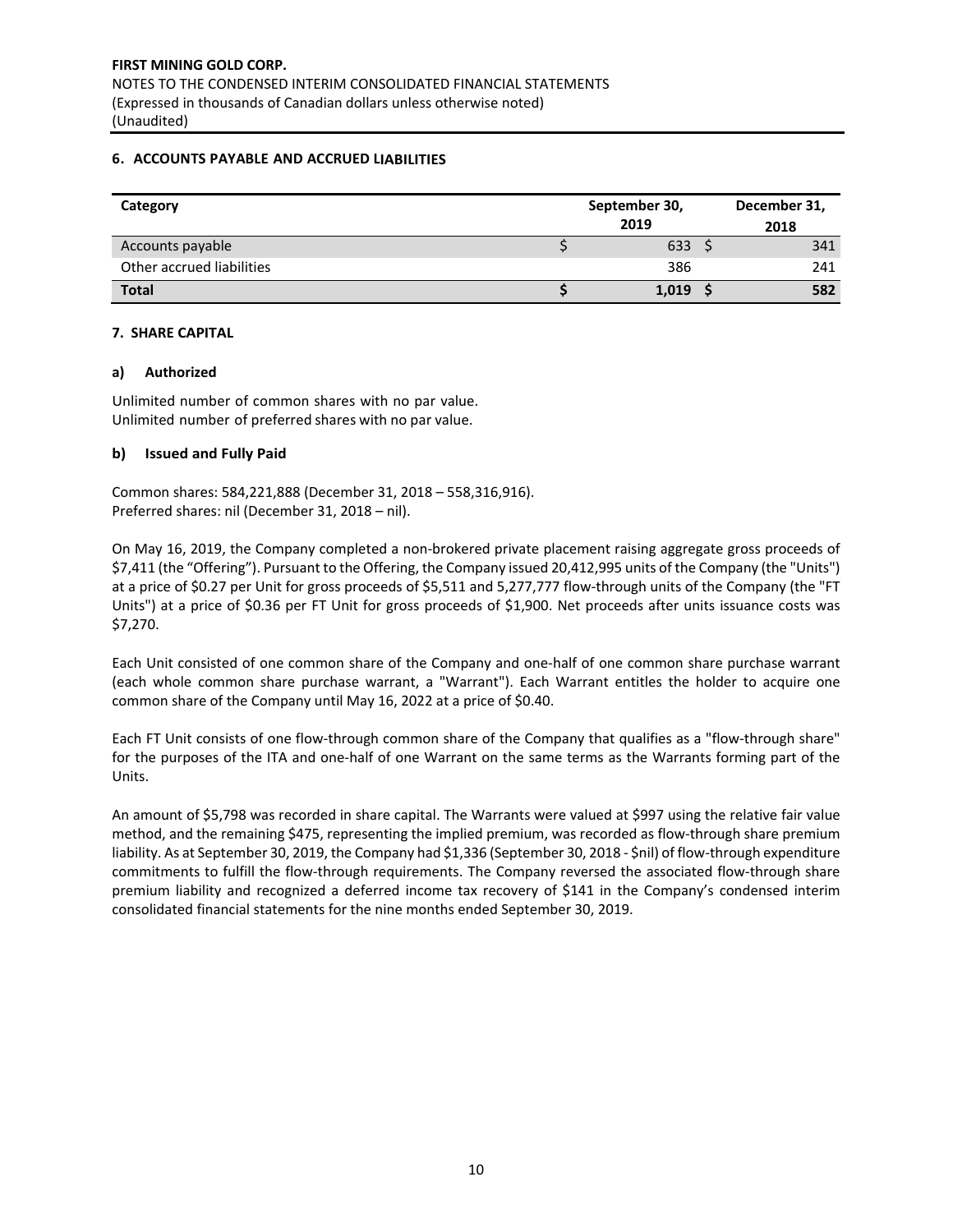## **7. SHARE CAPITAL (Continued)**

#### **c) Warrants**

The movements in warrants during the nine months ended September 30, 2019 and year ended December 31, 2018 are summarized as follows:

|                                  | <b>Number</b>  |   | Weighted average |
|----------------------------------|----------------|---|------------------|
|                                  |                |   | exercise price   |
| Balance as at December 31, 2017  | 49,693,409     | S | 0.81             |
| Warrants exercised               | (5, 131, 300)  |   | 0.17             |
| Warrants expired                 | (24, 445, 254) |   | 0.80             |
| Balance as at December 31, 2018  | 20,116,855     |   | 0.99             |
| Warrants issued                  | 12,845,383     |   | 0.40             |
| Warrants exercised               | (214, 200)     |   | 0.20             |
| Warrants expired                 | (16, 875, 040) |   | 1.10             |
| Balance as at September 30, 2019 | 15,872,998     |   | 0.41             |

The following table summarizes information about warrants outstanding as at September 30, 2019:

| <b>Exercise price</b> | <b>Number of warrants</b><br>outstanding | <b>Weighted average</b><br>exercise price<br>$(5$ per share) | <b>Weighted average</b><br>remaining life (years) |
|-----------------------|------------------------------------------|--------------------------------------------------------------|---------------------------------------------------|
| $$0.01 - 0.50$        | 15,872,998                               | \$0.41                                                       | 2.45                                              |
|                       | 15,872,998                               | \$0.41                                                       | 2.45                                              |

The Warrants issued in 2019 have been valued at \$997 (\$1,018 net of allocated issuance costs of \$21) using the Black-Scholes option pricing model with the following assumptions:

| Risk-free interest rate   | 1.55%      |
|---------------------------|------------|
| Expected life (years)     | 3.00 years |
| Expected volatility $(1)$ | 71.86%     |
| Expected dividend yield   | Nil        |

#### **d) Stock Options**

The Company has adopted a stock option plan that allows for the granting of stock options to Directors, Officers, employees and certain consultants of the Company for up to 10% of the Company's issued and outstanding common shares. Stock options granted under the plan may be subject to vesting provisions as determined by the Board of Directors.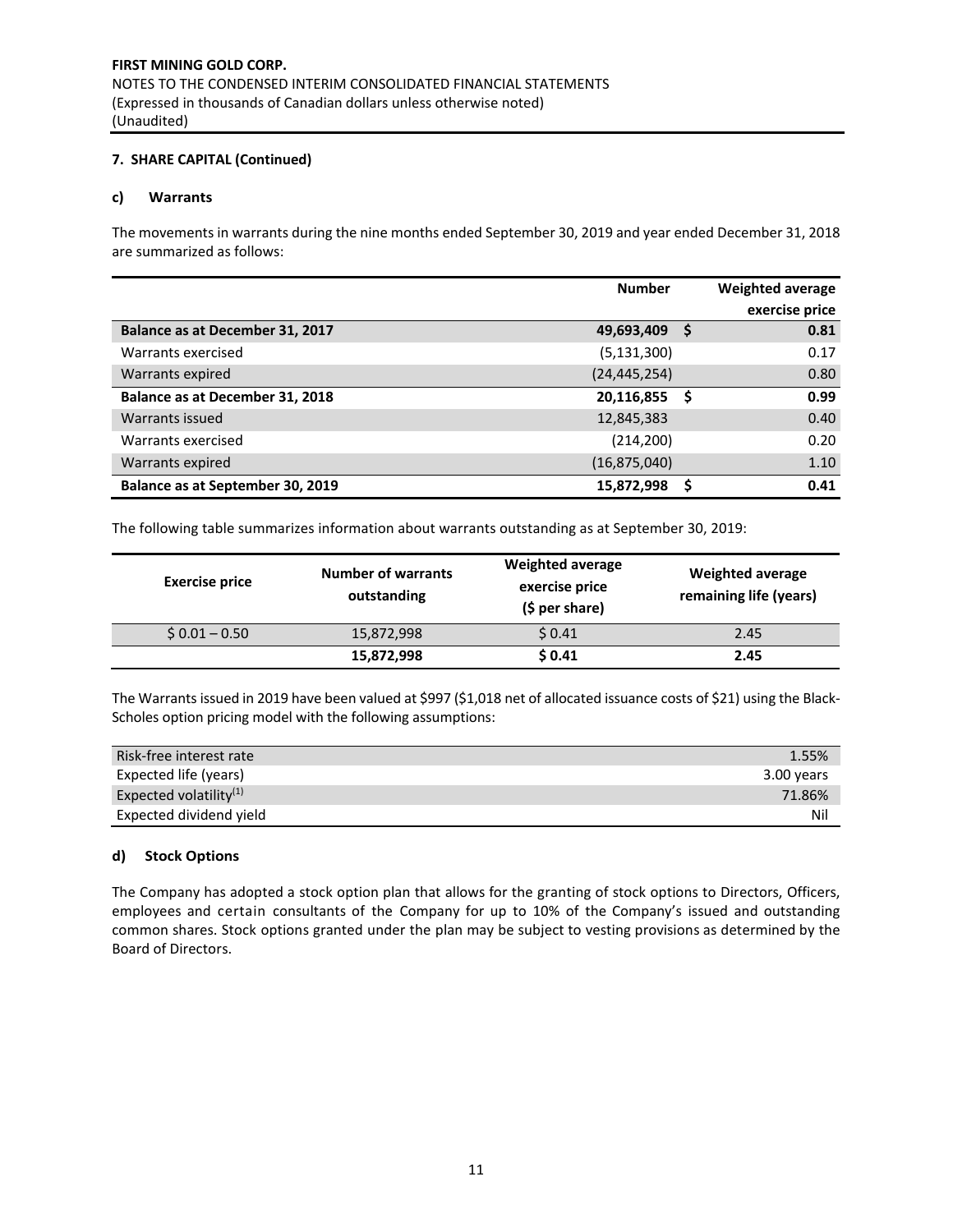## **7. SHARE CAPITAL (Continued)**

The movements in stock options during the nine months ended September 30, 2019 and year ended December 31, 2018 are summarized as follows:

|                                        | <b>Number</b> | Weighted average |
|----------------------------------------|---------------|------------------|
|                                        |               | exercise price   |
| <b>Balance as at December 31, 2017</b> | 30,608,000    | \$<br>0.74       |
| Granted - January 15, 2018             | 9,575,000     | 0.60             |
| Granted - April 16, 2018               | 120,000       | 0.50             |
| Granted - July 20, 2018                | 50,000        | 0.43             |
| Granted - October 16, 2018             | 1,400,000     | 0.40             |
| Granted - December 10, 2018            | 12,075,000    | 0.40             |
| Options exercised                      | (638,000)     | 0.17             |
| Options expired                        | (1,950,000)   | 1.27             |
| Options forfeited                      | (2,975,000)   | 0.68             |
| Balance as at December 31, 2018        | 48,265,000    | \$<br>0.61       |
| Granted - January 7, 2019              | 5,000,000     | 0.40             |
| Granted - April 1, 2019                | 750,000       | 0.40             |
| Granted - April 29, 2019               | 2,000,000     | 0.40             |
| Options expired                        | (7,700,000)   | 0.68             |
| Options forfeited                      | (925,000)     | 0.50             |
| Balance as at September 30, 2019       | 47,390,000    | \$<br>0.57       |

The weighted average closing share price at the date of exercise for the nine months ended September 30, 2019 was \$nil (September 30, 2018 – \$0.47). No stock options were exercised during the nine months ended September 30, 2019 (September 30, 2018 – 364,000).

The following table summarizes information about the stock options outstanding as at September 30, 2019:

|                          |                      | <b>Options Outstanding</b>                                  | <b>Options Exercisable</b>                       |                      |                                                              |                                                  |  |
|--------------------------|----------------------|-------------------------------------------------------------|--------------------------------------------------|----------------------|--------------------------------------------------------------|--------------------------------------------------|--|
| <b>Exercise</b><br>price | Number of<br>options | <b>Weighted average</b><br>exercise price<br>(\$ per share) | Weighted<br>average<br>remaining life<br>(years) | Number of<br>options | <b>Weighted average</b><br>exercise price<br>$(5 per share)$ | Weighted<br>average<br>remaining life<br>(years) |  |
| $$0.01 - 0.50$           | 24,755,000           | \$0.40                                                      | 3.65                                             | 13,405,000           | \$0.39                                                       | 3.11                                             |  |
| $$0.51 - 1.00$           | 22.635.000           | 0.75                                                        | 2.40                                             | 22,635,000           | 0.75                                                         | 2.40                                             |  |
|                          | 47,390,000           | \$0.57                                                      | 3.05                                             | 36,040,000           | \$0.62                                                       | 2.66                                             |  |

During the nine months ended September 30, 2019, there were 7,750,000 (September 30, 2018 – 9,745,000) stock options granted with an aggregate fair value of \$1,550 (September 30, 2018 – \$3,541), or a weighted average fair value of \$0.20 per option (September 30, 2018 – \$0.36). As at September 30, 2019, 11,350,000 (September 30, 2018 – 125,000) stock options remain unvested with an aggregate grant date fair value of \$1,155 (September 30, 2018 ‐ \$11).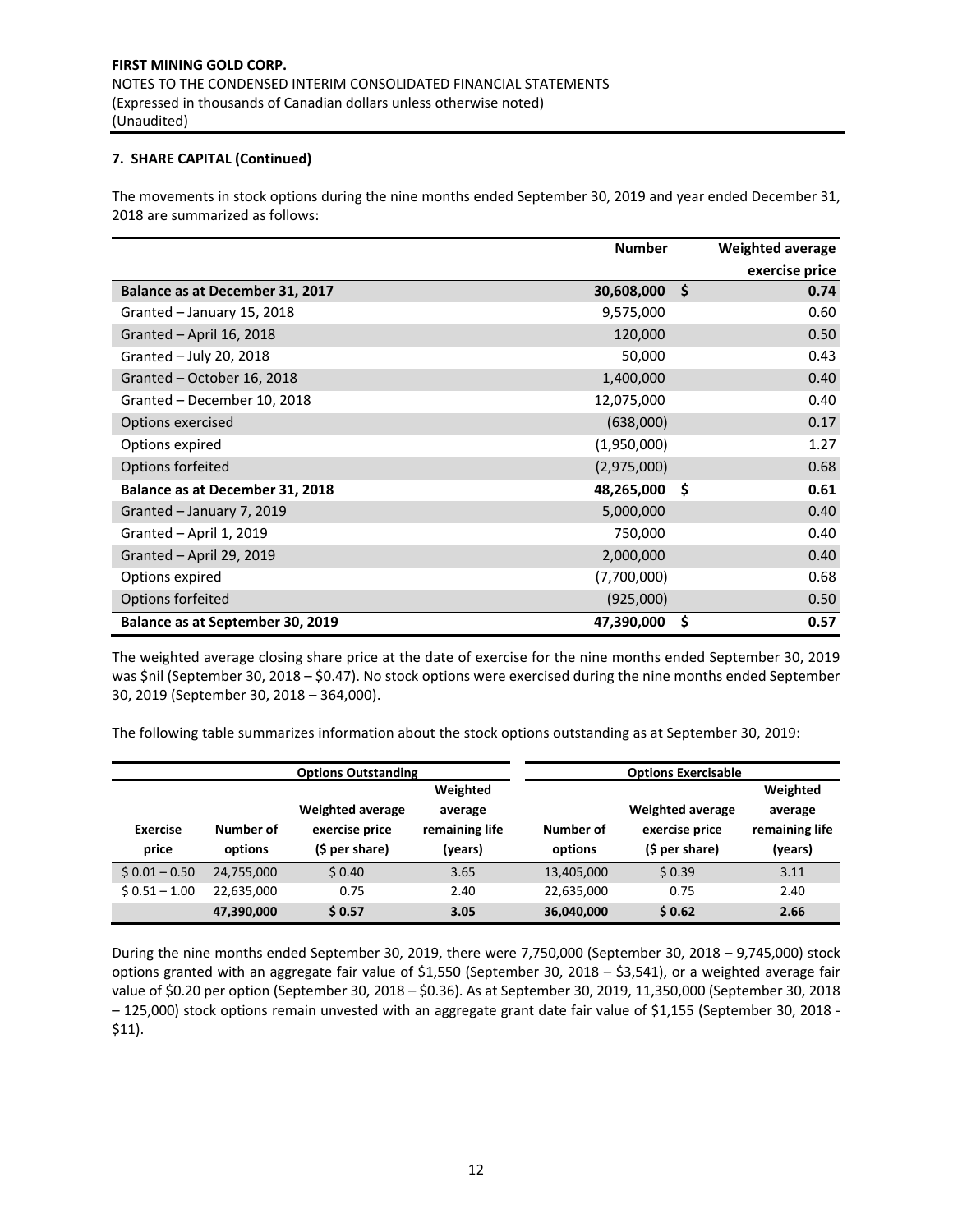## **7. SHARE CAPITAL (Continued)**

Certain stock options granted were directly attributable to exploration and evaluation expenditures on mineral properties and were therefore capitalized to mineral properties. In addition, certain stock options were subject to vesting provisions. These two factors result in differences between the aggregate fair value of stock options granted and total share-based payments expensed during the periods. Total share-based payments expense during the periods ended September 30, 2019 and September 30, 2018 was classified within the financial statements as follows:

|                                          | For the three months ended<br>For the nine months ended<br>September 30, |      |      | September 30,            |   |       |          |       |
|------------------------------------------|--------------------------------------------------------------------------|------|------|--------------------------|---|-------|----------|-------|
| <b>Statements of Net Loss:</b>           |                                                                          | 2019 |      | 2018                     |   | 2019  |          | 2018  |
| General and administration               | \$                                                                       | 155  | - \$ | $\overline{\phantom{a}}$ | Ś | 720   | -Ś       | 1,864 |
| Exploration and evaluation               |                                                                          | 46   |      |                          |   | 113   |          | 89    |
| Investor relations and marketing         |                                                                          | 67   |      | 27                       |   | 283   |          | 459   |
| Corporate development and due diligence  |                                                                          | 64   |      |                          |   | 265   |          | 228   |
| <b>Subtotal</b>                          | S                                                                        | 332  | - \$ | 27                       |   | 1,381 | <b>S</b> | 2,640 |
| <b>Statements of Financial Position:</b> |                                                                          |      |      |                          |   |       |          |       |
| <b>Mineral Properties</b>                |                                                                          | 119  |      | 13                       |   | 482   |          | 901   |
| <b>Total</b>                             |                                                                          | 451  | S    | 40                       |   | 1.863 |          | 3,541 |

The grant date fair value of the stock options recognized in the period has been estimated using the Black‐Scholes option pricing model with the following weighted average assumptions:

|                                        | Nine months ended<br>September 30, 2019 | Year ended<br>December 31, 2018 |
|----------------------------------------|-----------------------------------------|---------------------------------|
| Risk-free interest rate                | 2.20%                                   | 1.91%                           |
| Share price at grant date (in dollars) | \$0.36                                  | \$0.41                          |
| Exercise price (in dollars)            | \$0.40                                  | \$0.48                          |
| Expected life (years)                  | 5.00 years                              | 5.00 years                      |
| Expected volatility <sup>(1)</sup>     | 71.86%                                  | 70.87%                          |
| Forfeiture rate                        | 5.00%                                   | 2.64%                           |
| Expected dividend yield                | Nil                                     | Nil                             |

(1) The computation of expected volatility prior to the December 10, 2018 option grant was based on the historical volatility of comparable companies from a representative peer group of publicly traded mineral exploration companies. Commencing December 10, 2018, the computation of expected volatility was based on the Company's historical price volatility, over a period which approximates the expected life of the option.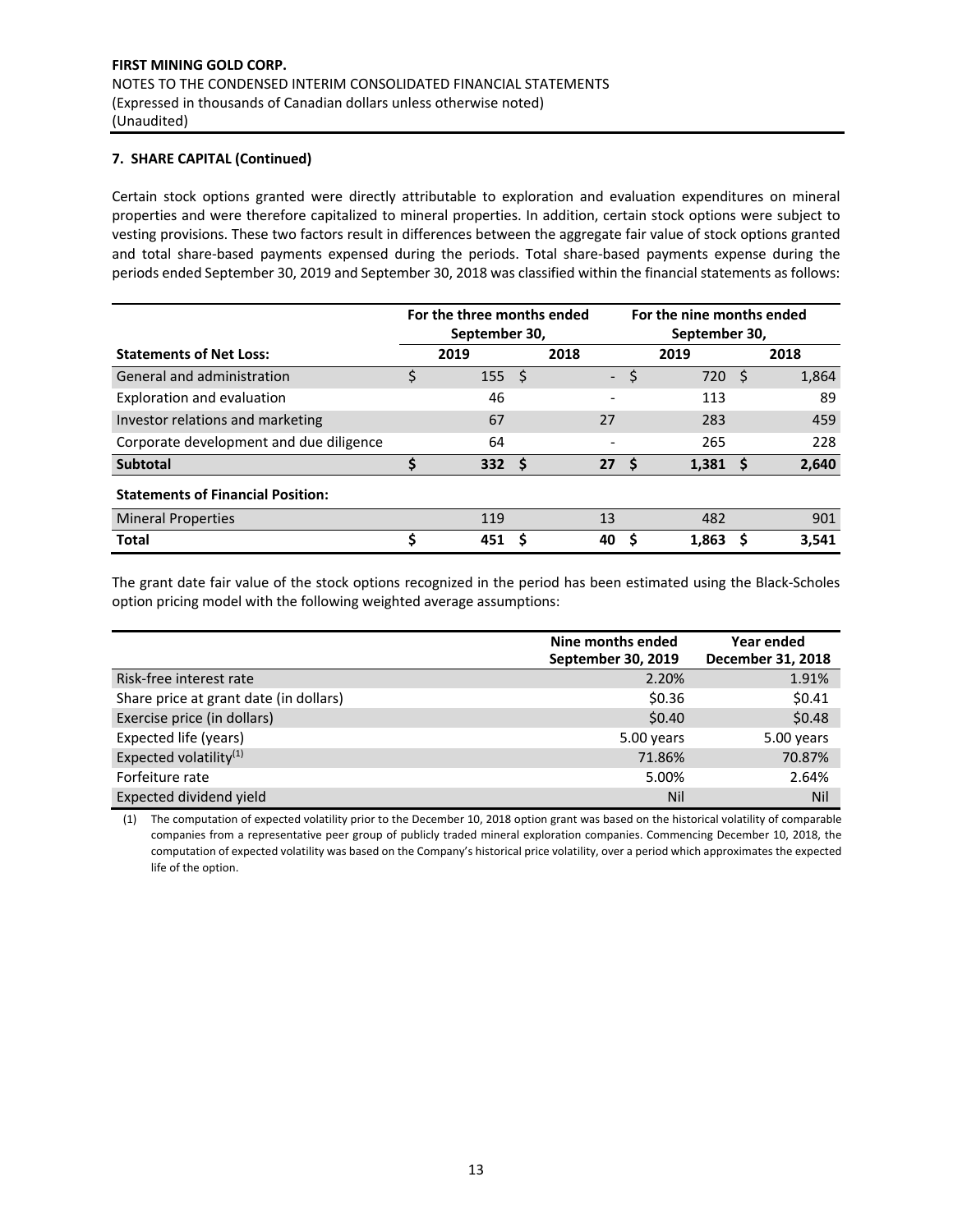## **8. EXPENDITURES**

Components by nature of the Company's significant functional operating expenditure categories are as follows:

|                                                    | For the three months ended    | September 30, 2019 |                                                              | For the three months ended<br>September 30, 2018 |                                      |                                                       |     |  |
|----------------------------------------------------|-------------------------------|--------------------|--------------------------------------------------------------|--------------------------------------------------|--------------------------------------|-------------------------------------------------------|-----|--|
|                                                    | General and<br>administration |                    | <b>Investor relations</b><br>and marketing<br>communications |                                                  | <b>General and</b><br>administration | Investor relations<br>and marketing<br>communications |     |  |
| Administrative and office                          | \$<br>90                      | \$                 | 38                                                           | \$                                               | 147                                  | \$                                                    | 6   |  |
| Consultants                                        | 20                            |                    | 1                                                            |                                                  | 5                                    |                                                       |     |  |
| Depreciation                                       | 3                             |                    |                                                              |                                                  | 3                                    |                                                       |     |  |
| Directors fees                                     | 133                           |                    |                                                              |                                                  | 35                                   |                                                       |     |  |
| Investor relations and<br>marketing communications | $\mathbf{1}$                  |                    | 66                                                           |                                                  | 4                                    |                                                       | 83  |  |
| Professional fees                                  | 262                           |                    |                                                              |                                                  | 73                                   |                                                       |     |  |
| <b>Salaries</b>                                    | 177                           |                    | 45                                                           |                                                  | 215                                  |                                                       | 75  |  |
| Share-based payments<br>(non-cash) (Note 7(d))     | 155                           |                    | 67                                                           |                                                  |                                      |                                                       | 27  |  |
| Transfer agent and filing fees                     | 56                            |                    |                                                              |                                                  | 18                                   |                                                       |     |  |
| Travel and accommodation                           | 17                            |                    | 13                                                           |                                                  | 29                                   |                                                       | 52  |  |
| <b>Operating expenditures</b><br>total             | \$<br>914                     | Ś                  | 230                                                          | \$                                               | 529                                  | \$                                                    | 244 |  |

|                                                     |                                      | For the nine months ended | September 30, 2019                                           |              | For the nine months ended<br>September 30, 2018 |       |    |                                                              |  |
|-----------------------------------------------------|--------------------------------------|---------------------------|--------------------------------------------------------------|--------------|-------------------------------------------------|-------|----|--------------------------------------------------------------|--|
|                                                     | <b>General and</b><br>administration |                           | <b>Investor relations</b><br>and marketing<br>communications |              | <b>General and</b><br>administration            |       |    | <b>Investor relations</b><br>and marketing<br>communications |  |
| Administrative and office                           | \$                                   | 291                       | Ś.                                                           | 45           | Ś.                                              | 374   | \$ | 25                                                           |  |
| Consultants                                         |                                      | 50                        |                                                              | 30           |                                                 | 25    |    |                                                              |  |
| Depreciation                                        |                                      | 10                        |                                                              |              |                                                 | 7     |    |                                                              |  |
| Directors fees                                      |                                      | 217                       |                                                              |              |                                                 | 110   |    |                                                              |  |
| Investor relations and<br>marketing communications  |                                      | $\mathbf{1}$              |                                                              | 477          |                                                 | 7     |    | 749                                                          |  |
| Professional fees                                   |                                      | 503                       |                                                              |              |                                                 | 226   |    |                                                              |  |
| <b>Salaries</b>                                     |                                      | 566                       |                                                              | 106          |                                                 | 720   |    | 220                                                          |  |
| Share-based payments<br>$(non-cash)$ (Note $7(d)$ ) |                                      | 720                       |                                                              | 283          |                                                 | 1,864 |    | 459                                                          |  |
| Transfer agent and filing fees                      |                                      | 155                       |                                                              | $\mathbf{1}$ |                                                 | 131   |    | 8                                                            |  |
| Travel and accommodation                            |                                      | 42                        |                                                              | 21           |                                                 | 77    |    | 100                                                          |  |
| <b>Operating expenditures</b><br>total              | \$                                   | 2,555                     | \$                                                           | 963          | \$                                              | 3,541 | Ś  | 1,561                                                        |  |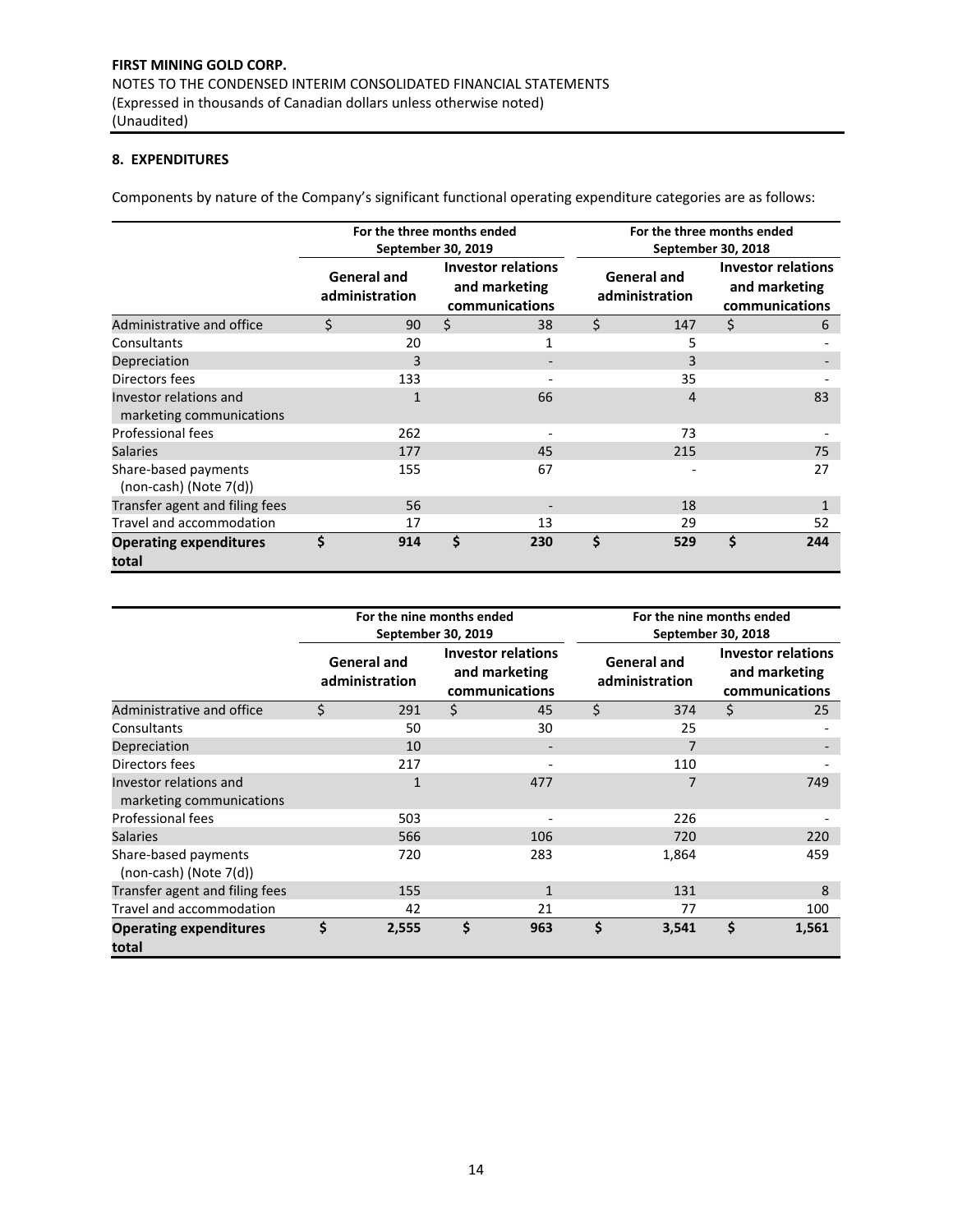## **9. SEGMENT INFORMATION**

The Company operates in a single reportable operating segment, being the acquisition, exploration, and development of North American mineral properties. Geographic information about the Company's non‐current assets, excluding financial instruments, as at September 30, 2019 and December 31, 2018 is as follows:

| <b>Non-current assets</b> | September 30, 2019 | December 31, 2018 |
|---------------------------|--------------------|-------------------|
| Canada                    | 248,634            | 243,854           |
| Mexico                    | 242                | 334               |
| <b>USA</b>                | 464                | 809               |
| <b>Total</b>              | 249,340            | 244,997           |

#### **10. RELATED PARTY TRANSACTIONS**

Key management includes the Directors and Officers of the Company. The compensation paid or payable to key management for services during the three and nine months ended September 30, 2019 and 2018 is as follows:

| <b>Item</b>                     |      | Three months ended September 30, |  | Nine months ended September 30, |      |       |  |       |
|---------------------------------|------|----------------------------------|--|---------------------------------|------|-------|--|-------|
|                                 | 2019 |                                  |  | 2018                            | 2019 |       |  |       |
| Directors' fees                 |      | 133                              |  | 35                              |      | 217   |  | 110   |
| Salaries and consultants' fees  |      | 249                              |  | 307                             |      | 761   |  | 1,095 |
| Share-based payments (non-cash) |      | 347                              |  | 27                              |      | 1,380 |  | 2,734 |
| Total                           |      | 729                              |  | 369                             |      | 2,358 |  | 3,939 |

## **11. FAIR VALUE**

Fair values have been determined for measurement and/or disclosure purposes based on the following methods.

The Company characterizes fair value measurements using a hierarchy that prioritizes inputs depending on the degree to which they are observable. The three levels of the fair value hierarchy are as follows:

- Level 1: fair value measurements are quoted prices (unadjusted) in active markets for identical assets or liabilities;
- Level 2: fair value measurements are those derived from inputs other than quoted prices included within level 1 that are observable for the asset or liability, either directly (i.e. as prices) or indirectly (i.e. derived from prices); and
- Level 3: fair value measurements are those derived from valuation techniques that include significant inputs for the asset or liability that are not based on observable market data (unobservable inputs).

The carrying values of cash and cash equivalents, current accounts and other receivables, and accounts payable and accrued liabilities approximated their fair values because of the short‐term nature of these financial instruments. These financial instruments are classified as financial assets and liabilities at amortized cost.

The carrying value of non-current reclamation deposit approximated its fair values as the amount is represented by cash deposit. This financial instrument is classified as financial asset at amortized cost.